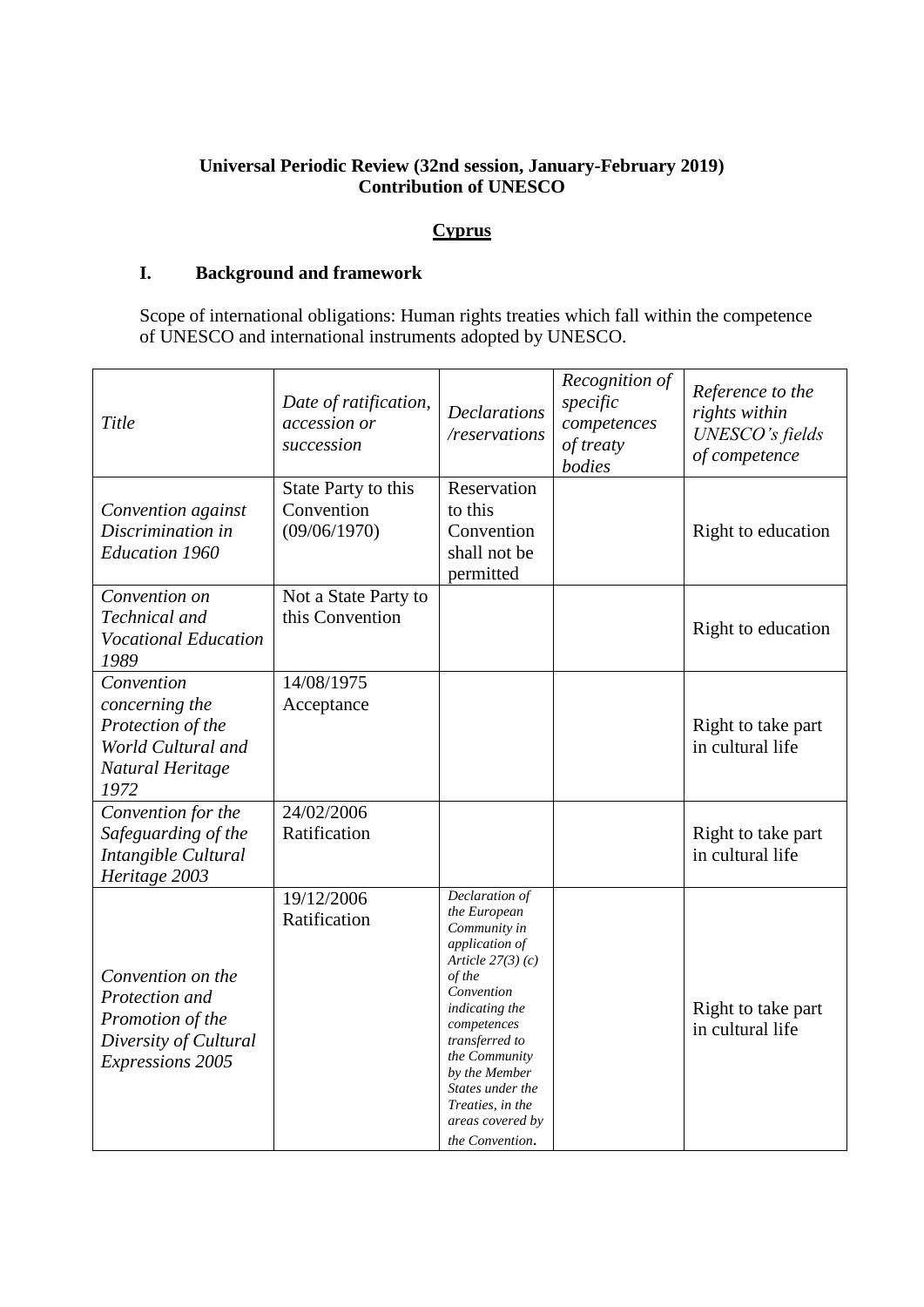#### **Right to education**

### **II. Promotion and protection of human rights on the ground**

- 1. The **Constitution of the Republic of Cyprus of 1960<sup>1</sup>** enshrines the right to education in Article 20, which also states that primary education should be free and compulsory. The Constitution also states that every person shall enjoy the rights enshrined in the Constitution without any direct or indirect discrimination on the ground of his community, race, religion, language, sex, political or other convictions, national or social descent, birth, color, wealth, social class, or on any ground whatsoever. According to **Law 24(I) of 1993<sup>2</sup>** "Law Providing for the Compulsory Tuition and the Provision of Primary and Secondary Education Free of Charge", education is considered as a basic human right and as such it is provided free of charge and is compulsory from the age of 4 years and 8 months to the age of 15 years.
- 2. In terms of reporting to UNESCO, Cyprus did not report within the framework of the **9 th Consultation** (2016-2017) of Member States on the measures taken to implement the UNESCO 1960 Convention against Discrimination in Education, while it submitted a report during the **8 th Consultation** (2011-2013). Meanwhile, Cyprus did not report on the measures taken to implement UNESCO 1974 Recommendation concerning Education for International Understanding, Co-operation and Peace and Education relating to Human Rights and Fundamental Freedoms for both the **5 th** (2012-2013) and **6 th** (2016-2017) **Consultations**.

## **Freedom of expression**

- $\triangleright$  Constitutional and Legislative Framework:
- 3. The Constitution guarantees the freedom of expression through Articles 19 that every person has the right to freedom of speech and expression in any form. This right includes freedom to hold opinions and receive and impart information and ideas without interference by any public authority and regardless of frontiers.<sup>3</sup>
- 4. Freedom of press is guaranteed by the 1989 Press Law, which protects the free circulation of newspapers, the right to not reveal sources, and access to official information.<sup>4</sup>
- 5. No freedom of information law has been adopted in Cyprus.
- $\triangleright$  Implementation of legislation:

**.** 

<sup>1</sup> <http://www.unesco.org/education/edurights/media/docs/1e7bf463b94424c883bad145fbdceabb140806fa.pdf> <sup>2</sup> Cyprus Report submitted within the framework of the Seventh Consultation on the implementation of the Convention

and Recommendation against Discrimination in Education (2000-2005), 2006, p. 2.

<sup>3</sup> [http://www.kypros.org/Constitution/English/appendix\\_d\\_part\\_ii.html](http://www.kypros.org/Constitution/English/appendix_d_part_ii.html)

<sup>4</sup> <http://www.unhcr.org/refworld/docid/50895d9326.html>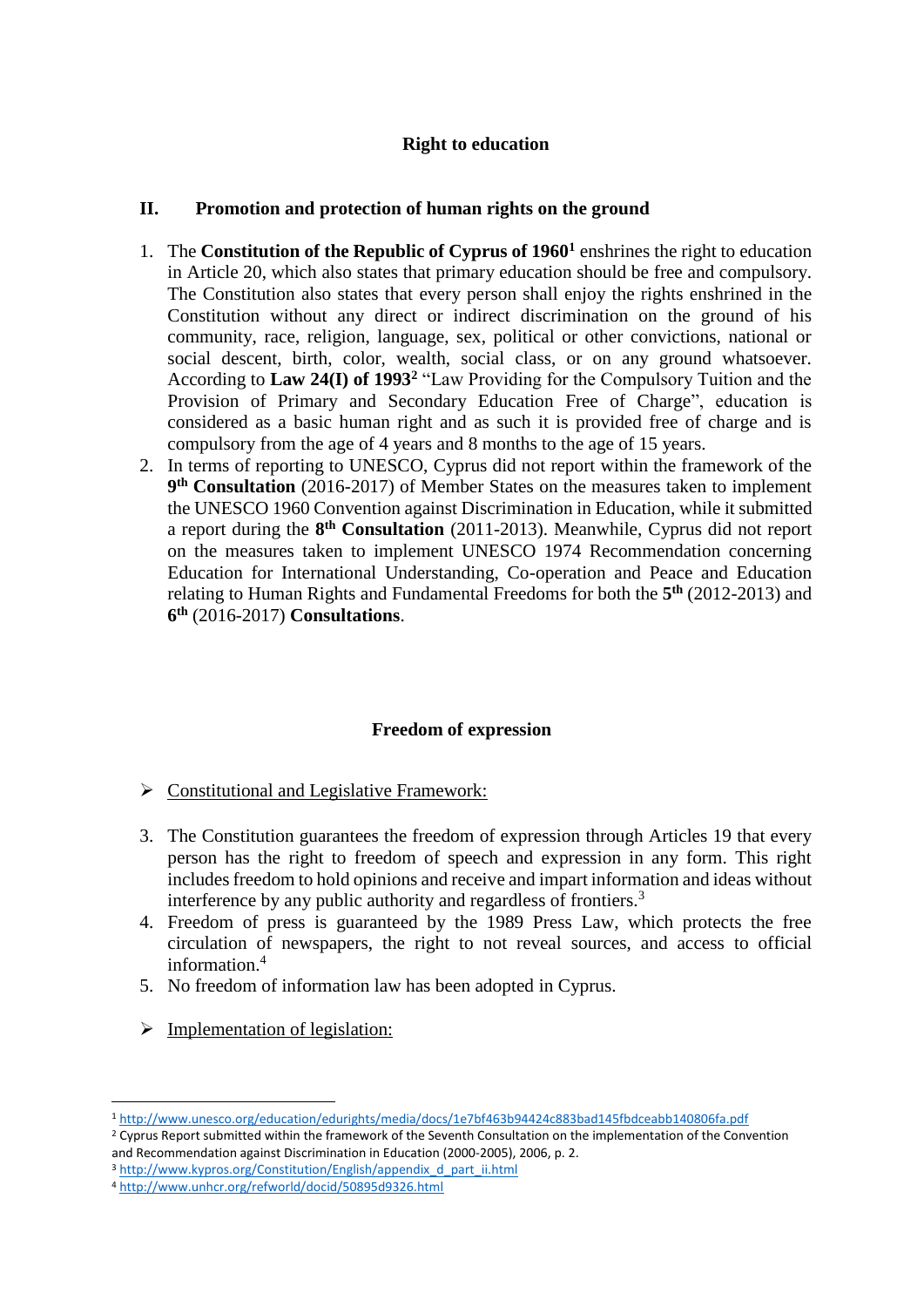- 6. Cyprus Radio-television Authority, established under the Radio and Television Broadcasters Law of 1998, is the sole regulator of broadcasting activities in Cyprus. The Authority comprises seven members who are appointed by the Council of Ministers.<sup>5</sup>
- $\triangleright$  Safety of journalists
- 7. UNESCO recorded no killings of journalists and media workers in Cyprus since 2008.

## **III. UPR Recommendations**

8. **Below are the recommendations made within the framework of the 2nd cycle of the Working Group on the Universal Periodic Review (February 2014) 6 :**

**114.28.** *Continue the current momentum, national action plans and programmes for effectively addressing challenges and disparities in health care, education, employment, gender equality and social welfare, especially for vulnerable groups of women, children, the elderly and persons with difficulties in the country*

**114.29.** *Continue efforts to strengthen human rights education in school curricula*

**114.30.** *Continue educational reform and the restructuring of the educational system, particularly paying attention towards raising awareness and education on human rights*

**114.32.** *Intensify efforts to further raise public awareness and education on human rights and further strengthen capacity-building for human rights institutions and law enforcement mechanisms*

**114.36.** *Strengthen public policies aimed at the achievement of gender equality in law and in practice, paying particular attention to the vulnerability of elderly women and women with disabilities and especially with respect to access to education, employment and social services*

**114.44.** *Adopt legislative and practical measures towards ensuring equality and equal opportunity in the fields of employment, education, health care and housing for all ethnic groups*

**114.45.** *Step up efforts to combat and sanction effectively all forms of discrimination and intolerance, as well as to take additional measures to provide a more adequate response and the required support to the educational needs of the minorities*

**114.80.** *Continue the measures aimed at the improvement of the protection, integration and, in particular, access to education of children with disabilities*

**114.81.** *Ensure that children with disabilities are able to exercise their right to education and provide their inclusion in the mainstream education system*

**114.82.** *Ensure that children with disabilities are able to exercise their right to education and provide for their inclusion in the mainstream education system*

**114.83**. *Improve access to education and health for minorities and ensure nondiscrimination in access to employment and accommodation for migrants*

## **IV. Review and specific recommendations**

**<sup>.</sup>** <sup>5</sup> <http://www.crta.org.cy/images/users/1/FINAL%20CONSOLIDATED%20LAW%2016.3.17.pdf>

<sup>6</sup> <http://www.ohchr.org/EN/HRBodies/UPR/Pages/CYIndex.aspx>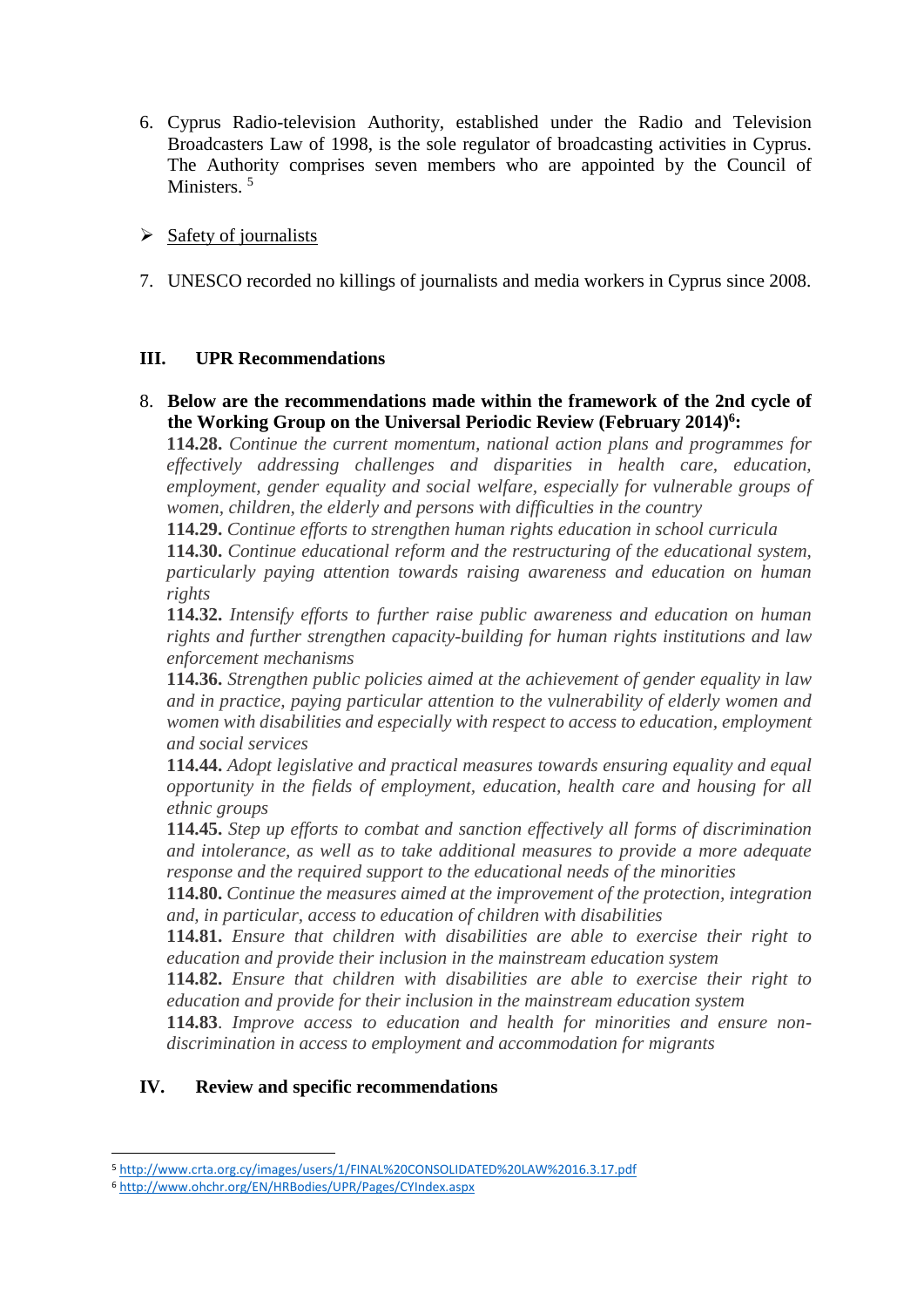- 9. In the report of the previous UPR cycle, recommendations related to the issue of human rights education, gender equality, inclusive education, equal opportunity and education quality. Cyprus was encouraged to develop new legislation and policy framework to fulfill the above-mentioned objectives.
- 10. First, through the new **National Action Plan on Gender Equality 2014–2017**, Cyprus made some progress in eliminating gender stereotypes and promoting **gender equality**. In the academic year 2014-2015, the percentages of female students enrolment were: 49% in pre-primary education; 49% in primary education; 49% in lower secondary education; 54% in upper secondary general education; 22% in upper secondary technical education; and 57% in tertiary education. The government also established a Committee to oversee and coordinate all gender equality issues related to actions taken. Despite the efforts, **gender segregation** still exist in technical education where female enrolment constituting only 22% of total enrolment.<sup>7</sup> The same situation also exists in certain fields of study within tertiary education. The concentration of female students in the women-dominated fields and their underrepresentation in technical education still exits. Cyprus should be encouraged to diversify academic choices of female students and improve gender equality.
- 11. Regarding **inclusive education**, several programs and strategies are implemented. For **minority students**, the Ministry of Education and Culture designed and implemented programmes for the education of Roma and other non-native language speaking students, including provision of bilingual teachers and special support from the Educational Psychology Service and the Social Welfare Service. The Cyprus Educational System also provides teaching of the Armenian and the Cypriot Maronite Arabic languages in schools attended by members of the relevant groups and national minorities. $8$ <sup>8</sup> Nevertheless, the Roma (Kurbet) community still face discrimination, as well as challenge of low attendance and high dropout rates.<sup>9</sup> Facing this, Cyprus should be encouraged to develop a comprehensive strategy to ensure their adequate and equal access to education. In terms of **school curriculum**, although students or parents have the right to apply for an exemption from attending **religious teachings** other than that of their own religion, students are required to remain in classes in some cases. The lack of information on measures taken to support the religious education of non-orthodox communities, especially in the southern part of the island, also exists.<sup>10</sup>
- 12. In the same line, a number of amendments to the Education and Training of Children with Special Needs Law  $[L.87(I)/2014]^{11}$  and the relevant Regulations R.416/2013 have been enacted in order to further strengthen the rights of **children with disabilities**. <sup>12</sup> However, due to the insufficient level of reasonable accommodation, the

1

<sup>11</sup> [http://www.moec.gov.cy/eidiki\\_ekpaidefsi/nomothesia/peri\\_agogis\\_kanonismoi\\_2001\\_186\\_2001.pdf](http://www.moec.gov.cy/eidiki_ekpaidefsi/nomothesia/peri_agogis_kanonismoi_2001_186_2001.pdf) (2001 Version)

<sup>7</sup> Cyprus, National report submitted to the Committee on the Elimination of Discrimination Against Women, 28 February 2017, CEDAW/C/CYP/8, para.106-110.

[http://tbinternet.ohchr.org/\\_layouts/treatybodyexternal/Download.aspx?symbolno=CEDAW%2fC%2fCYP%2f8&Lang=en](http://tbinternet.ohchr.org/_layouts/treatybodyexternal/Download.aspx?symbolno=CEDAW%2fC%2fCYP%2f8&Lang=en) <sup>8</sup> Cyprus, National report submitted to the Committee on the Elimination of All Forms of Racial Discrimination, 23 December 2015, CERD/C/CYP/23-24, para.33, 98.

[http://tbinternet.ohchr.org/\\_layouts/treatybodyexternal/Download.aspx?symbolno=CERD%2fC%2fCYP%2f23-24&Lang=en](http://tbinternet.ohchr.org/_layouts/treatybodyexternal/Download.aspx?symbolno=CERD%2fC%2fCYP%2f23-24&Lang=en) <sup>9</sup> Committee on the Elimination of All Forms of Racial Discrimination, Concluding Observations, 12 May 2017, CERD/C/CYP/CO/23-24, para.18.

[http://tbinternet.ohchr.org/\\_layouts/treatybodyexternal/Download.aspx?symbolno=CERD%2fC%2fCYP%2fCO%2f23-](http://tbinternet.ohchr.org/_layouts/treatybodyexternal/Download.aspx?symbolno=CERD%2fC%2fCYP%2fCO%2f23-24&Lang=en) [24&Lang=en](http://tbinternet.ohchr.org/_layouts/treatybodyexternal/Download.aspx?symbolno=CERD%2fC%2fCYP%2fCO%2f23-24&Lang=en)

<sup>&</sup>lt;sup>10</sup> Human Rights Committee, Concluding Observations, 30 April 2015, CCPR/C/CYP/CO/4, para. 19.

[http://tbinternet.ohchr.org/\\_layouts/treatybodyexternal/Download.aspx?symbolno=CCPR%2fC%2fCYP%2fCO%2f4&Lang=](http://tbinternet.ohchr.org/_layouts/treatybodyexternal/Download.aspx?symbolno=CCPR%2fC%2fCYP%2fCO%2f4&Lang=en) [en](http://tbinternet.ohchr.org/_layouts/treatybodyexternal/Download.aspx?symbolno=CCPR%2fC%2fCYP%2fCO%2f4&Lang=en)

<sup>12</sup> Cyprus, National report submitted to the Committee on Economic, Social and Cultural Rights, 15 October 2014, E/C.12/CYP/6, para.200.

[http://tbinternet.ohchr.org/\\_layouts/treatybodyexternal/Download.aspx?symbolno=E%2fC.12%2fCYP%2f6&Lang=en](http://tbinternet.ohchr.org/_layouts/treatybodyexternal/Download.aspx?symbolno=E%2fC.12%2fCYP%2f6&Lang=en)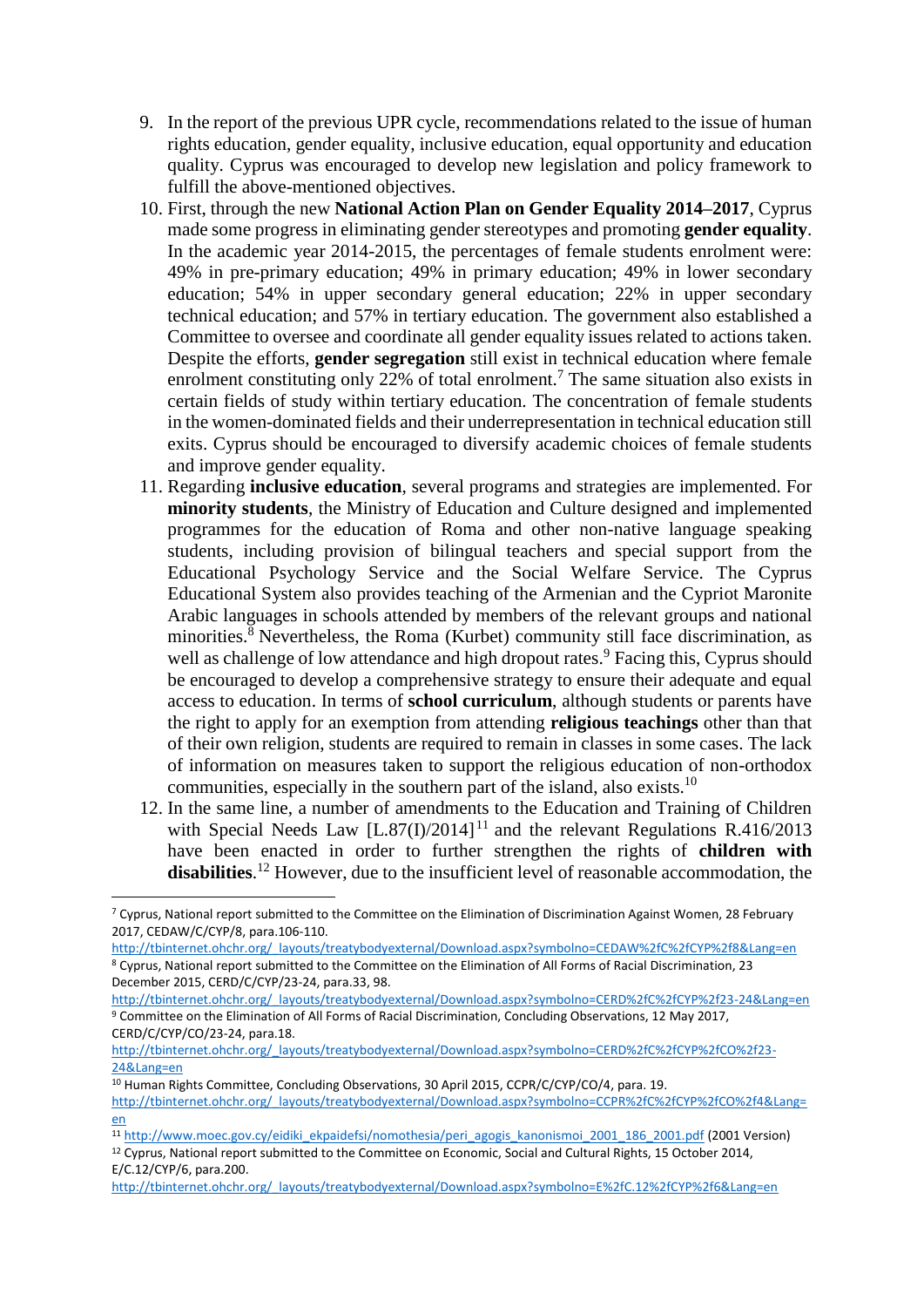children with disabilities still face difficulties. Segregated education remains rooted in the education system, which is also frequently reflected by the attitudes of teachers and other relevant professionals,<sup>13</sup> while the definition of inclusive education in domestic laws is not fully compliant with international norms.<sup>14</sup> Cyprus should be encouraged to ensure further adequate access to education for students with disabilities, promote their full participation in schools and review the legal definition of inclusive education with a view to bringing it into line with international norms.

- 13. Regarding **human rights education**, the Ministry of Education and Culture has undertaken specific actions to incorporate human rights in school curriculum, including educational policies, policy-implementation measures and the professional development of teachers.<sup>15</sup> The curriculums of "Diversity and inter-culturalism" and "Human rights" began in 2014 and aimed to empower students to identify and confront both "hidden" and "obvious" racism. Besides, in the same year, the Ministry of Education and Culture participated as a partner in the Pilot Project Scheme "Human rights and democracy in action" of the European Commission and the Council of Europe. The project assessed the instructional as well as the educational methodology through which controversial issues and topics are taught in classrooms, especially topics on/related to **racial discrimination**. <sup>16</sup> To **eliminate discrimination**, the Educational Psychology Service provided psychological assessments and counselling interviews to students, from 3 to 18 years old, presenting trends that could give rise to racial segregation. These assessments were designed to ensure proper monitoring and prevent multiple discrimination based on low income, race, colour, descent, national origin, sexual orientation or special educational needs.<sup>17</sup>
- 14. An important concern relates to the **significant decrease in public spending**, particularly in several areas including education, under fiscal consolidation measures.<sup>18</sup> The action of reducing public expense could result in negative influence and damage the enjoyment of right to education. Cyprus should be encouraged to increase the budget and restore it previous level of public service.
- 15. Regarding **basic skill and literacy**, literacy rates for persons who are above fifteenyear-old are very high in Cyprus (99%, Population Census, 2011). The adult education centers provide general adult education within the framework of offering **lifelong learning opportunities**. The main objective of it is the general development of every adult's personality, as well as the development of citizens and society in general.<sup>19</sup>

#### **Specific recommendations:**

**.** 

<sup>&</sup>lt;sup>13</sup> Committee on the Rights of Persons with Disabilities, Concluding Observations, 8 May 2017, CRPD/C/CYP/CO/1, para. 49. [http://tbinternet.ohchr.org/\\_layouts/treatybodyexternal/Download.aspx?symbolno=CRPD%2fC%2fCYP%2fCO%2f1&Lang=](http://tbinternet.ohchr.org/_layouts/treatybodyexternal/Download.aspx?symbolno=CRPD%2fC%2fCYP%2fCO%2f1&Lang=en) [en](http://tbinternet.ohchr.org/_layouts/treatybodyexternal/Download.aspx?symbolno=CRPD%2fC%2fCYP%2fCO%2f1&Lang=en)

<sup>&</sup>lt;sup>14</sup> Committee on Economic, Social and Cultural Rights, Concluding Observations, 28 October 2016, E/C.12/CYP/CO/6, para. 41.

[http://tbinternet.ohchr.org/\\_layouts/treatybodyexternal/Download.aspx?symbolno=E%2fC.12%2fCYP%2fCO%2f6&Lang=e](http://tbinternet.ohchr.org/_layouts/treatybodyexternal/Download.aspx?symbolno=E%2fC.12%2fCYP%2fCO%2f6&Lang=en) [n](http://tbinternet.ohchr.org/_layouts/treatybodyexternal/Download.aspx?symbolno=E%2fC.12%2fCYP%2fCO%2f6&Lang=en)

<sup>15</sup> Cyprus, National report submitted to the Committee on Economic, Social and Cultural Rights, 15 October 2014, E/C.12/CYP/6, para.172.

<sup>&</sup>lt;sup>16</sup> Cyprus, National report submitted to the Committee on the Elimination of All Forms of Racial Discrimination, 23 December 2015, CERD/C/CYP/23-24, para.115, 119.

<sup>17</sup> Ibid. para.42.

<sup>&</sup>lt;sup>18</sup> Committee on Economic, Social and Cultural Rights, Concluding Observations, 28 October 2016, E/C.12/CYP/CO/6, para. 11

<sup>19</sup> Cyprus, National report submitted to the Committee on Economic, Social and Cultural Rights, 15 October 2014, E/C.12/CYP/6, para.190-191.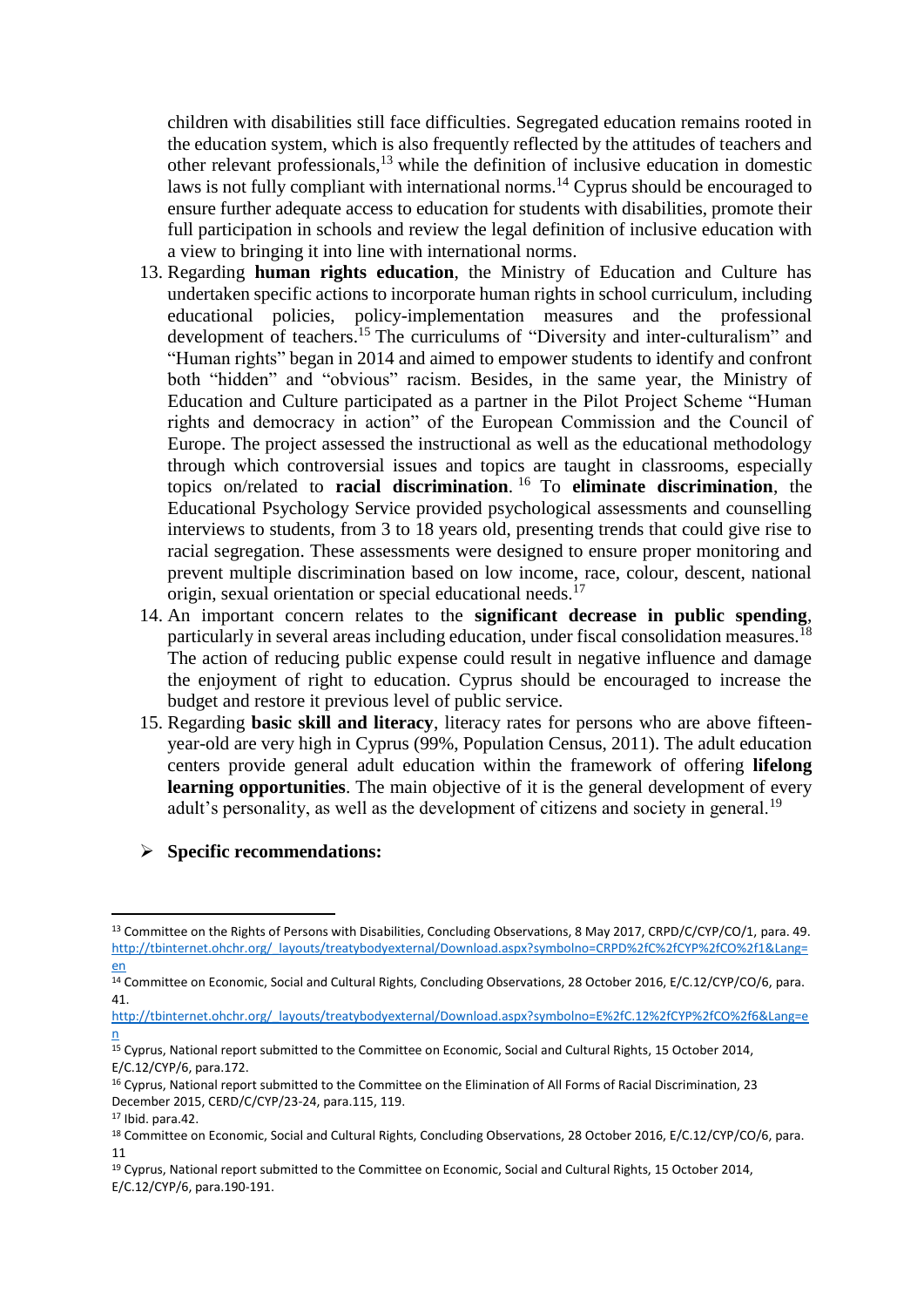- **1.** Cyprus should be encouraged to ensure the right to education and full participation of students with disabilities. The definition of inclusive education should comply with international norms.
- **2.** Cyprus should be encouraged to develop comprehensive strategies to ensure the right to education of students from minority groups.
- **3.** Cyprus should be encouraged to increase the public expense of education.
- **4.** Cyprus should be encouraged to continue to develop comprehensive strategies to diversify the academic choices of female student and improve gender equality.
- **5.** Cyprus should be encouraged to continue the implementation of human rights education into its education curriculum and materials.
- **6.** Cyprus should be strongly encouraged to submit state reports for the periodic consultations on UNESCO's education-related standard-setting instruments, and notably on the Convention against Discrimination in Education.
- **7.** Cyprus should be encouraged to share with UNESCO any relevant information to update its country profile on UNESCO's Global Observatory on the Right to Education. 20

#### **\*\*\***

#### **Freedom of opinion and expression**

- 16. The Government is encouraged to introduce a freedom of information law in accordance with international standards.
- 17. The Government is encouraged to assess the appointment system for the broadcast licensing authority to ensure that this body is independent.

#### **\*\*\***

#### **Right to culture**

18. As a State Party to the Convention concerning the Protection of the World Cultural and Natural Heritage  $(1972)^{21}$ , the Convention for the Safeguarding of the Intangible Cultural Heritage  $(2003)^{22}$  and the Convention on the Protection and Promotion of the Diversity of Cultural Expressions  $(2005)^{23}$ , Cyprus is encouraged to fully implement the relevant provisions that promote access to and participation in cultural heritage and creative expressions and, as such, are conducive to implementing the right to take part in cultural life as defined in article 27 of the Universal Declaration of Human Rights and article 15 of the International Covenant on Economic, Social and Cultural Rights. In doing so, Cyprus is encouraged to give due consideration to the participation of communities, practitioners, cultural actors and NGOs from the civil society as well as vulnerable groups (minorities, indigenous peoples, migrants, refugees, young peoples and peoples with disabilities), and to ensure that equal opportunities are given to women and girls to address gender disparities.

**.** 

<sup>20</sup> <http://www.unesco.org/education/edurights/index.php?action=countries&lng=en>

<sup>21</sup> Periodic Report available at: [http://whc.unesco.org/en/activities/862](http://whc.unesco.org/en/activities/862/)

<sup>22</sup> Periodic Report available at:<http://ich.unesco.org/doc/download.php?versionID=33119>

<sup>&</sup>lt;sup>23</sup> Periodic Report available at:<http://en.unesco.org/creativity/governance/periodic-reports/cyprus-2016-report>